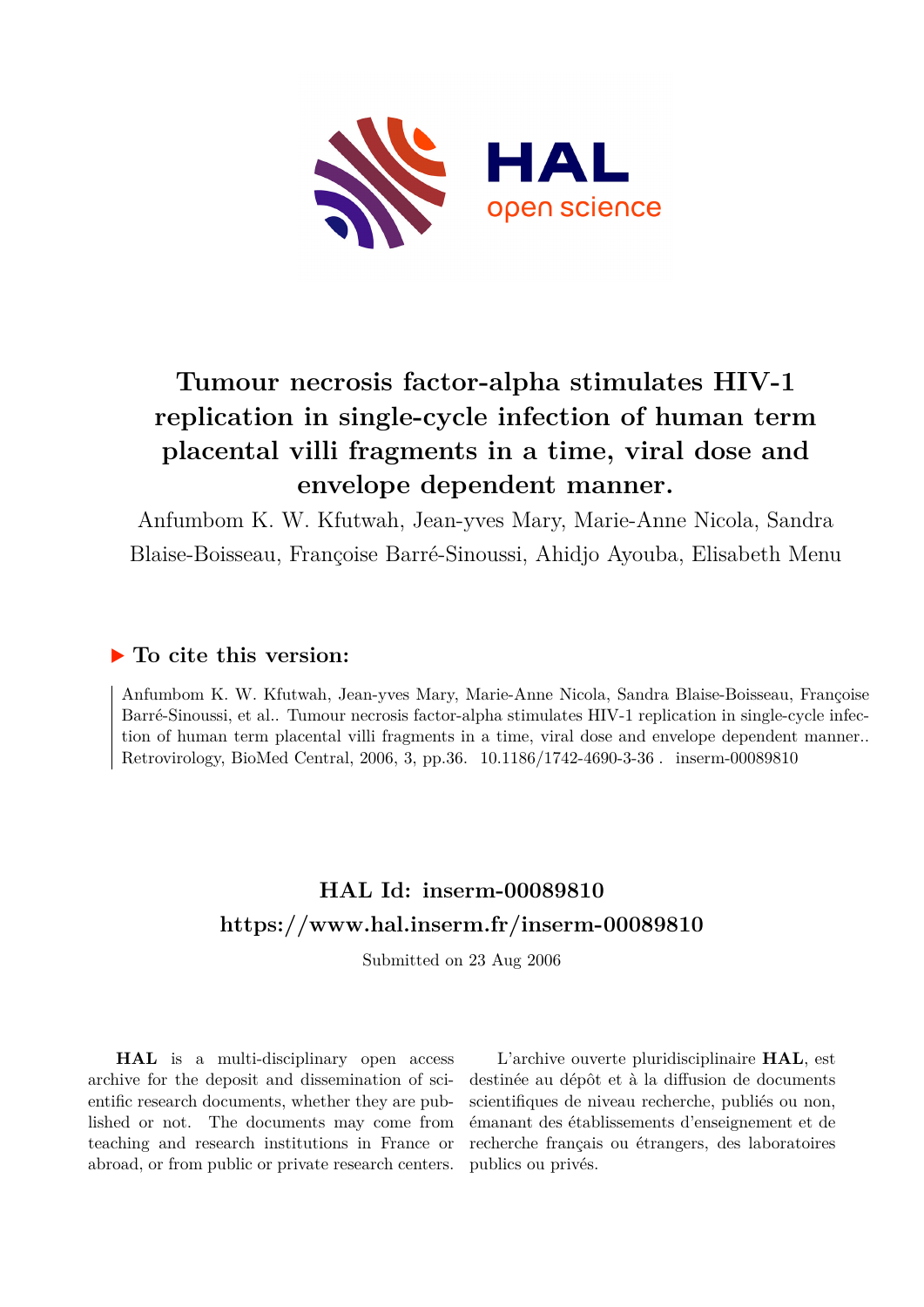## Research **[Open Access](http://www.biomedcentral.com/info/about/charter/)**

## **Tumour necrosis factor-**α **stimulates HIV-1 replication in single-cycle infection of human term placental villi fragments in a time, viral dose and envelope dependent manner**

Anfumbom KW Kfutwah<sup>1</sup>, Jean-Yves Mary<sup>2</sup>, Marie-Anne Nicola<sup>3</sup>, Sandra Blaise-Boisseau<sup>4</sup>, Françoise Barré-Sinoussi<sup>4</sup>, Ahidjo Ayouba<sup>4</sup> and Elisabeth Menu\*<sup>4</sup>

Address: <sup>1</sup>Laboratory of Virology, Centre Pasteur du Cameroun, Yaoundé, Cameroon, <sup>2</sup>INSERM U717, Université Paris 7, Hôpital St Louis, Paris, France, <sup>3</sup>Plate-forme d'Imagerie Dynamique, Institut Pasteur, Paris, France and <sup>4</sup>Unité Régulation des Infections Rétrovirales, Institut Pasteur, Paris, France

Email: Anfumbom KW Kfutwah - kfutwah@pasteur-yaounde.org; Jean-Yves Mary - jmary@chu-stlouis.fr; Marie-Anne Nicola - manicola@pasteur.fr; Sandra Blaise-Boisseau - s.blaise@AFSSA.FR; Françoise Barré-Sinoussi - fbarre@pasteur.fr; Ahidjo Ayouba - ayouba@pasteur.fr; Elisabeth Menu\* - emenu@pasteur.fr

\* Corresponding author

Published: 23 June 2006

*Retrovirology* 2006, **3**:36 doi:10.1186/1742-4690-3-36

[This article is available from: http://www.retrovirology.com/content/3/1/36](http://www.retrovirology.com/content/3/1/36)

© 2006 Kfutwah et al; licensee BioMed Central Ltd.

This is an Open Access article distributed under the terms of the Creative Commons Attribution License [\(http://creativecommons.org/licenses/by/2.0\)](http://creativecommons.org/licenses/by/2.0), which permits unrestricted use, distribution, and reproduction in any medium, provided the original work is properly cited.

Received: 03 March 2006 Accepted: 23 June 2006

#### **Abstract**

**Background:** The placenta plays an important role in the control of *in utero* HIV-1 mother-to-child transmission (MTCT). Proinflammatory cytokines in the placental environment are particularly implicated in this control. We thus investigated the effect of TNF-α on HIV-1 expression in human placental tissues *in vitro*.

**Results:** Human placental chorionic villi fragments were infected with varying doses of luciferase reporter HIV-1 pseudotypes with the R5, X4-Env or the vesicular stomatitis virus protein G (VSV-G). Histocultures were then performed in the presence or absence of recombinant human TNFα. Luciferase activity was measured at different time points in cell lysates or on whole fragments using *ex vivo* imaging systems.

A significant increase in viral expression was detected in placental fragments infected with 0.2 ng of p24 antigen/fragment (P = 0.002) of VSV-G pseudotyped HIV-1 in the presence of TNF-α seen after 120 hours of culture. A time independent significant increase of viral expression by TNF-α was observed with higher doses of VSV-G pseudotyped HIV-1. When placental fragments were infected with R5-Env pseudotyped HIV-1, a low level of HIV expression at 168 hours of culture was detected for 3 of the 5 placentas tested, with no statistically significant enhancement by TNF- $\alpha$ . Infection with X4-Env pseudotyped HIV-1 did not lead to any detectable luciferase activity at any time point in the absence or in the presence of TNF- $\alpha$ .

**Conclusion:** TNF-α in the placental environment increases HIV-1 expression and could facilitate MTCT of HIV-1, particularly in an inflammatory context.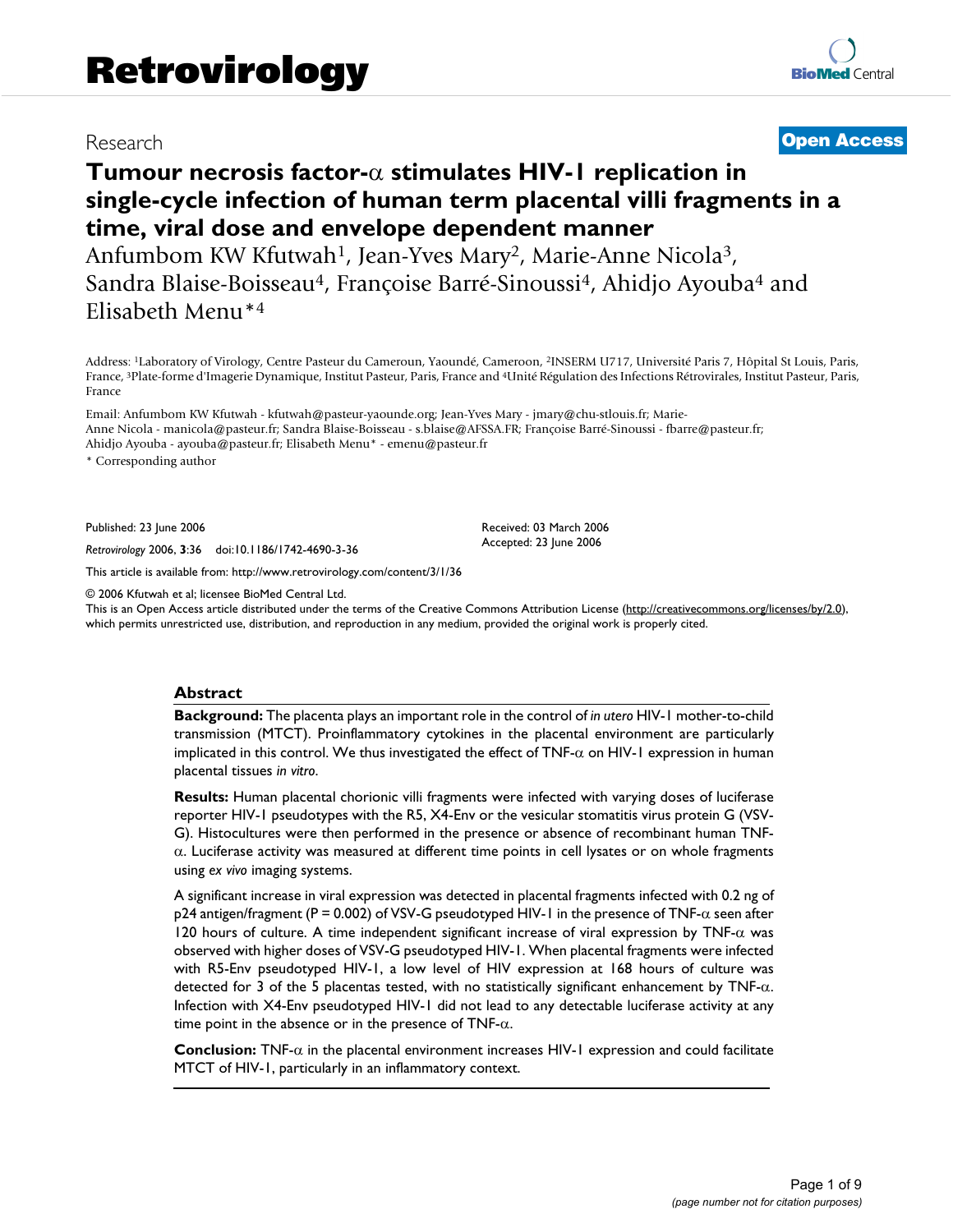### **Background**

*In utero* transmission of the human immunodeficiency virus type 1 (HIV-1) is one of the routes through which infants acquire HIV-1 from their mothers [1]. However, the placenta forms an efficient barrier between maternal and foetal circulations and plays a crucial role in the regulation of mother-to-child transmission (MTCT) of HIV-1. The trophoblasts are the placental cells in direct contact with maternal circulation. It has been observed that transmission of HIV-1 between T lymphocytes and trophoblasts is possible [2,3] and that cell-to-cell contact between HIV-1 infected peripheral blood mononuclear cells (PBMCs) and cells of trophoblast origin led to the passage of virus from the apical to the basolateral side of a trophoblast barrier reconstituted *in vitro* [4]. Soluble factors such as RANTES and MIP-lβ decrease viral passage through this placental trophoblast barriers inoculated with HIV-1 infected cells while TNF-α and IL-8 increase it [5].

On the other hand, isolated primary trophoblasts or malignantly transformed human cell lines of trophoblast lineage are highly resistant to infection with cell-free HIV-1 particles. This resistance has been shown to be bypassed when HIV-1 envelope are substituted by the vesicular-stomatitis virus G protein in the HIV-1 pseudotypes used to infect trophoblast cells [6]. Vidricaire and colleagues observed that cell-free viruses are able to enter with high efficiency into trophoblast cell lines [7]. However viral entry is mediated in large part through endosomal vesicles which ends up in the degradation of a majority of these viral particles but the initial presence of HIV-1 within the endosomes seems to be mandatory for infection to take place in these cells [8]. Production of fully infectious HIV-1 particles by trophoblast cells was only seen following treatment with TNF-α or IL-1 and subsequent co-culture with indicator cells bearing a reporter gene. This confirmed a previous study showing that cytokines, notably TNF-α, stimulate replication of HIV-1 in trophoblast cells [9].

Few studies have been carried out on term placental tissue *ex vivo* [10]. Maury et al. showed that term placental tissue can support a low HIV-1 replication when infected with cell-free laboratory viral strain used at high doses and after coculture with indicator PBMCs. No study to the best of our knowledge addressed the effect of TNF-α on HIV-1 replication within the placental tissue. Since TNF- $\alpha$  is known to be expressed in the placenta environment especially during viral [11,12] or parasitic infections [13,14], HIV-1 placental tissue infection was studied in the presence or absence of recombinant human TNF- $\alpha$  using the placental histoculture system recently described [14] and a single-cycle viral replication system.

#### **Results**

#### *Placental histocultures replicate VSV-G pseudotyped HIV-1 in a time and viral dose dependent manner in the absence of TNF-*α *stimulation*

As shown on Table 1, only background level of luciferase activity was detected after 48, 96 and 120 h of histoculture when the envelope deficient (delta-Env) pseudotyped HIV-1 was used.

When placental fragments were infected by the VSV-G pseudotyped HIV-1, a dose dependent replication was observed with an increase of luciferase activity overtime. At the lowest dose of VSV-G pseudotyped HIV-1 used (0.2 ng of p24 antigen/placental fragment), after an increase at 96 h, the luciferase activity dropped at 120 h. In contrast with higher doses, the increase remained up to 120 h.

No luciferase activity was observed in preliminary results obtained after infection kinetics of placental fragments (48–120 h post infection) with R5 and X4 pseudotyped HIV-1 despite the fact that control cells (HeLa P4P) were highly infected by both pseudotypes (Figure 1). We there-

|  |  |  | Table 1: Hiv-1 pseudotype replication in the human placental histoculture system in the absence of TNF- $\alpha$ stimulation |  |
|--|--|--|------------------------------------------------------------------------------------------------------------------------------|--|
|  |  |  |                                                                                                                              |  |

|                          | Luciferase Activity (Relative Light Units/mn): mean (SE), n |                     |                      |                   |                  |  |  |  |  |
|--------------------------|-------------------------------------------------------------|---------------------|----------------------|-------------------|------------------|--|--|--|--|
| Time post-infection:     | 48 h                                                        | 96 h                | 120 h                | 168 h             | 216h             |  |  |  |  |
| HIV-I/Delta-Env (20 ng*) | 2,660 (356), 3                                              | $3,300$ (1,637), 3  | 2,830(911), 6        |                   |                  |  |  |  |  |
| $HIV-I/YSV-G (0.2 ng*)$  | $4,010$ (1,224), 3                                          | 14,110(9,591),3     | 5,420 (4,152), 3     |                   |                  |  |  |  |  |
| $HIV-I/YSV-G (2 ng*)$    | 14,520 (16,718), 3                                          | 77,880 (22,016), 3  | 93,640 (34,095), 7   |                   |                  |  |  |  |  |
| $HIV-I/YSV-G (20 ng*)$   | 213,190 (195,249), 3                                        | 1,266,430(449,346), | 1,397,280 (861,789), |                   |                  |  |  |  |  |
|                          |                                                             |                     |                      |                   |                  |  |  |  |  |
| $HIV-I/Ba-L (20 ng*)$    |                                                             |                     | 2,562 (312), 6       | 2,535 (475), 5    | 2,670 (286), 4   |  |  |  |  |
| $HIV-I/Ba-L (50 ng*)$    |                                                             |                     | 3,830(3,612), 6      | 10,380 (7,478), 5 | 2,625 (772), 4   |  |  |  |  |
| $HIV-I/HXB2 (50 ng*)$    |                                                             |                     | 2,620 (827), 3       | 3,010(135),3      | 2,210 (399), 3   |  |  |  |  |
| $HIV-I/HXB2 (100 ng*)$   |                                                             |                     | 2,950 (458), 3       | 2,860 (255), 3    | 2,580 (1,046), 3 |  |  |  |  |

\* : of p24 antigen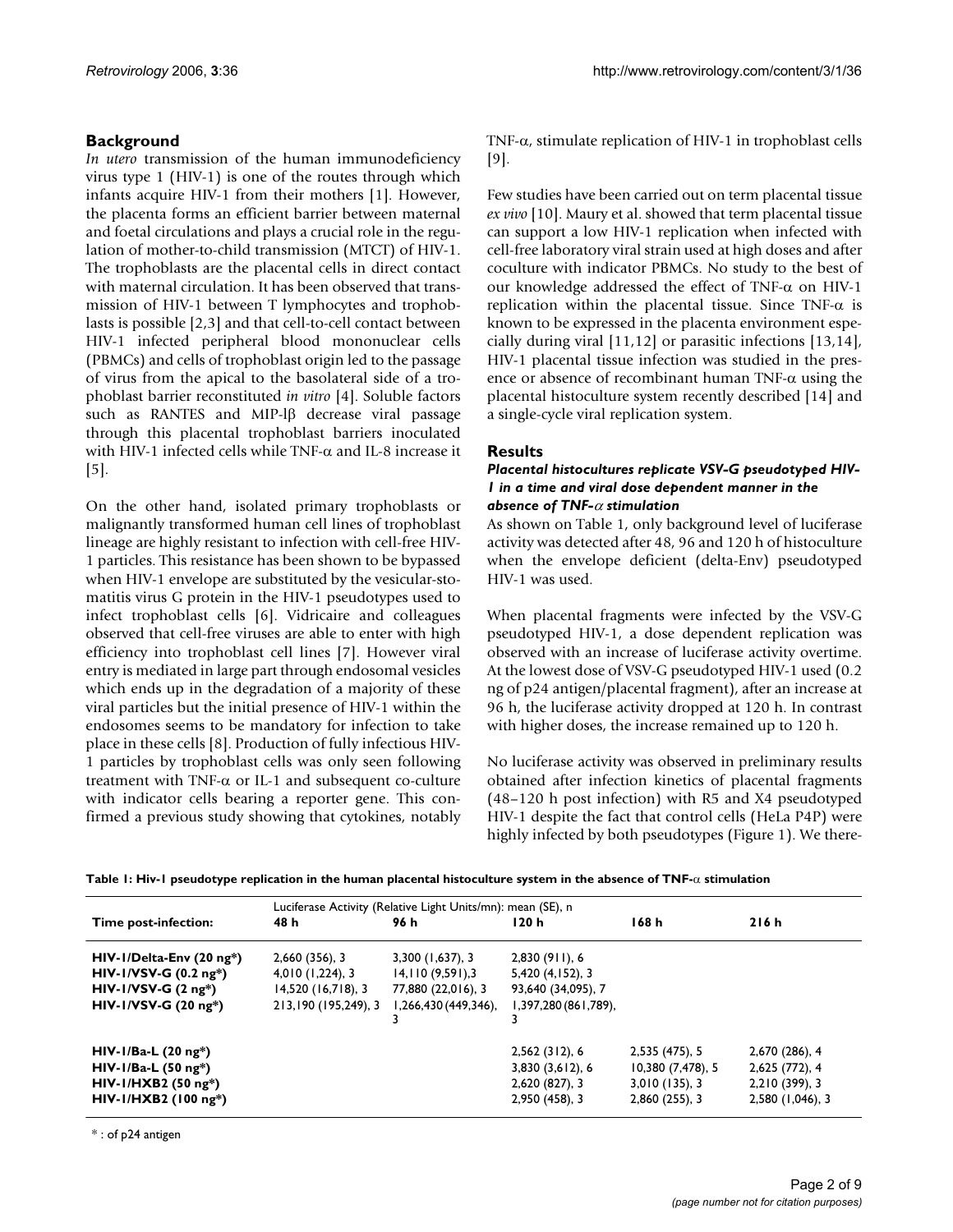

p24 Antigen in the inoculum (ng/ml)

#### Figure 1

**Titration of Ba-L and HXB2 pseudotyped HIV-1 on HeLa P4P cells**. 10<sup>4</sup> HeLa P4P cells/well/100 μl were seeded in 96 flat-bottomed well plates. Infections were performed 24 hours later. Cells were lysed 72 hours post infection with 100 µl of lysis buffer (Promega, Madison USA). 100 µl of commercially available luciferase substrate (Promega, Madison, USA) were added to 20 µl of each lysate and then luciferase activity read with a luminometer (Lumat LB 9501, Berthold) as relative light units (RLU) per minute. A: Ba-L pseudotyped HIV-1; B: HXB2 pseudotyped HIV-1.

fore left placental fragments after overnight contacts with R5 and X4 pseudotyped viruses in culture for longer periods (120–216 h post infection). For the R5 envelope pseudotyped HIV-1, a modest increase of replication was observed at 168 h post infection at the highest concentration used (50 ng of p24 antigen/placental fragment) for 3 placentas out of 5 tested in the whole range of kinetics. These data show that despite the extended culture periods, the placental fragments remained resistant to infection with HIV-1 pseudotypes bearing X4 (HXB2) envelopes even at concentration as high as 100 ng of p24 antigen/ placental fragment. It should be noted that the very same placentas were readily infected by the HIV-1 pseudotype bearing the VSV-G envelope.

#### *TNF-*α *significantly increases the replication of VSV-G pseudotyped HIV-1 in placental histocultures*

In all experimental conditions, the dose effect of TNF-α (5 vs 50 ng/ml) did not vary with the duration of histoculture (absence of interaction between TNF-α and duration of histoculture) and TNF-α effect was homogeneous across doses. Therefore, the TNF-α effect is presented globally as mean ratio, whatever the TNF- $\alpha$  dose used.

When the envelope deficient (delta-Env) pseudotyped HIV-1 was used, luciferase activity was not modified by TNF-α after 48, 96 and 120 h of histoculture duration (mR of  $1.16 \pm 0.20$ , p = 0.45) (Figure 2D).

For the lowest dose of VSV-G pseudotyped HIV-1 (0.2 ng of p24 antigen/placental fragment), the effect of TNF- $\alpha$  on the viral replication was highly significant with a mR of  $4.59 \pm 0.91$  (p = 0.002) after 120 hours postinfection and was not observed at earlier time points with a mR of 1.04 and 1.01 after 48 and 96 h, respectively (Figure 2A). At higher viral doses, 2 and 20 ng of p24 antigen/placental fragment, an increase of viral replication was observed in the presence of TNF-α with a global mR of 2.19  $\pm$  0.28 (p  $= 0.001$ , Figure 2B) and  $1.41 \pm 0.19$  (p  $= 0.05$ , Figure 2C), respectively. For the other pseudotypes tested, R5 (Figure 3A and 3B) or X4 (Figure 3C and 3D) envelope pseudotyped HIV-1, TNF-α did not significantly increase the viral replication in the placental histocultures, whatever the time point or the viral dose used, with a global mR of 1.08  $\pm$  0.14 (p = 0.56) and 1.11  $\pm$  0.07 (p = 0.15), respectively.

With the Xenogen system, infection with the VSV-G pseudotyped HIV-1 was also detected, demonstrated by an increase in the bioluminescence emitted from placental fragments stimulated with TNF-α compared to those without TNF- $\alpha$  treatment. In a representative case shown in Figure 4, bioluminescence values without TNF- $\alpha$  were 31,501 photons/sec, and 93,449 photons/sec with 5 ng/ ml of TNF-α. Using this system, we observed that not all placental fragments were detectably infected with the VSV-G pseudotyped HIV-1 despite the fact that they all underwent the same treatments. No bioluminescence was detected in the xenogen system when the delta-Env pseudotyped HIV-1 was used with or without TNF-α stimulation.

#### **Discussion**

This study demonstrates the fact that human term placental chorionic villi can be infected and stimulated to replicate HIV-1 when VSV-G pseudotyped HIV-1 is used. When R5-Env pseudotyped HIV-1 is used, a low level of transient infection can be detected for some of the placentas tested. In contrast when X4-Env pseudotyped HIV-1 is used, no infection is detected.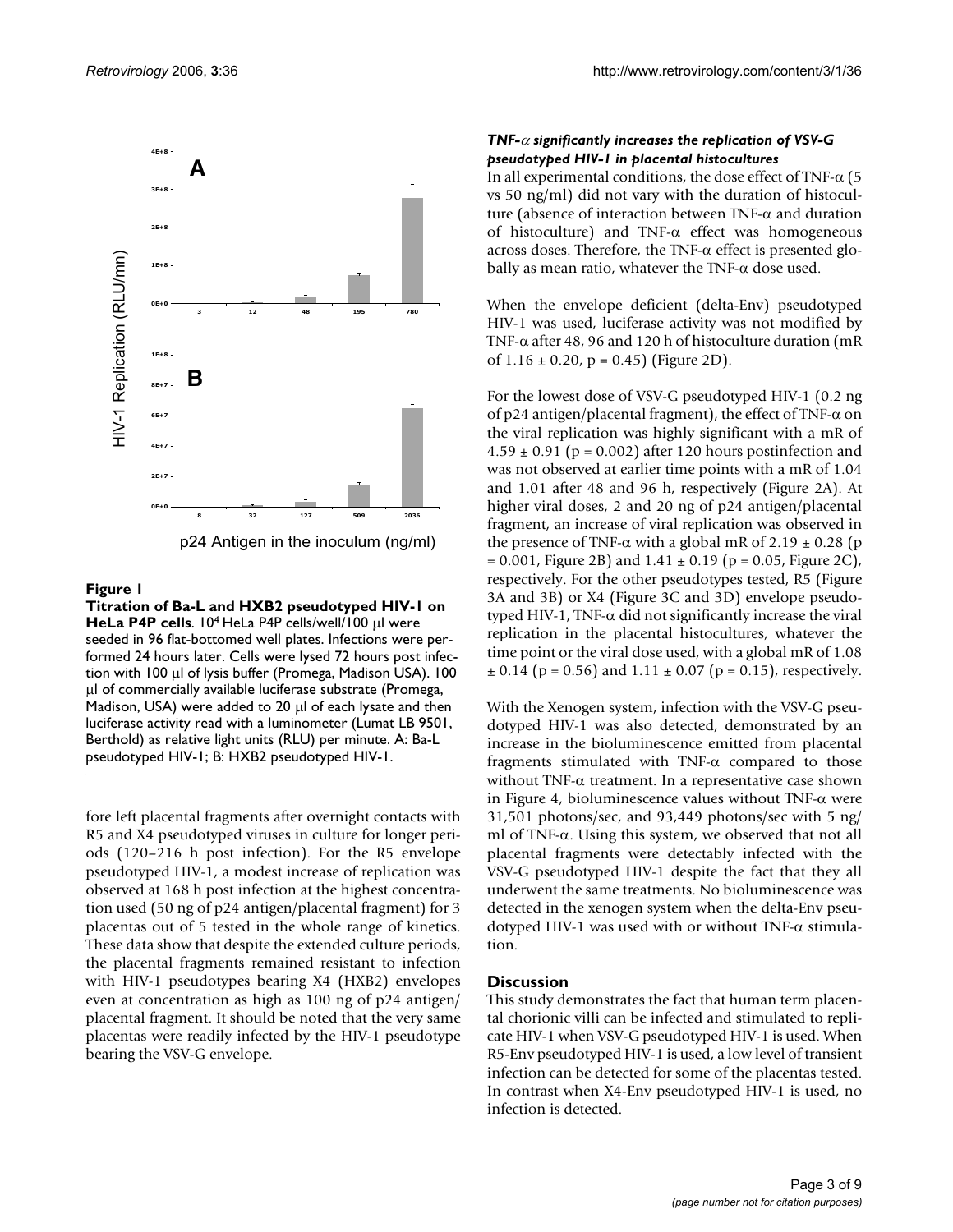

Infection with VSV-G or delta-Env pseudo **Figure 2** typed HIV-1 of placental chorionic villi in the absence or presence of TNF-α **Infection with VSV-G or delta-Env pseudotyped HIV-1 ofplacental chorionic villi in the absence or presence of TNF-**α. Viral pseudotypes were left in contact with placental fragments overnight. After viral contact, fragments were cultured in medium supplemented with (grey histograms) or without (horizontal black line) TNF- $\alpha$  and cultures stopped at 48, 96, 120 hours post-infection. Fragments were homogenized and luciferase activity read from tissue lysate. Results are presented as ratio (mean  $\pm$  SE) of luciferase activity with TNF- $\alpha$  stimulation to activity without stimulation in three to seven (n) placentas from different donors. A: VSV-G pseudotyped HIV-1 at 0.2 ng of p24/placental fragment; B: VSV-G pseudotyped HIV-1 at 2 ng of p24/placental fragment; C: VSV-G pseudotyped HIV-1 at 20 ng of p24/placental fragment; D: delta-Env pseudotyped HIV-1 at 20 ng of p24/placental fragment.

Previous studies have shown that malignantly transformed human cell lines of the trophoblast lineage are resistant to cell-free HIV-1 pseudotypes bearing the R5 and X4 envelopes [6]. In this study we demonstrate that the human placental chorionic villi are not permissive to X4-Env pseudotyped HIV-1 and display limited permissivity to R5-Env pseudotyped HIV-1 as exemplified by the low luciferase activity values observed even in the presence of the highest dose of TNF-α. This lack of activation of the HIV-1 replication with TNF- $\alpha$  contrasts with the results obtained with choriocarcinoma cell lines by Vidricaire and colleagues who reported an increase of luciferase activity in these cells after infection with R5 or X4-Env pseudotyped HIV-1 in the presence of TNF- $\alpha$  [7]. These apparent contradictory findings might be explained by different experimental conditions. Our study was performed on human term placental tissue and not on cell lines. R5 or X4-Env pseudotyped HIV-1 viruses were used in a dose range of 20 to 100 ng of p24 antigen to infect human placental fragments in contrast to the 250 to 400 ng of p24 antigen used by Vidricaire and colleagues to infect cells. Finally in our experiments, the TNF-α treated placental fragments were not co-cultured with indicator cells to amplify replication because we used non productive single-cycle replicating viral pseudotypes.

The fact that 3 placentas out of 5 were modestly and transiently infected by R5-Env pseudotyped HIV-1 might have some biological relevance in the context of HIV-1 MTCT. Indeed, HIV-1 MTCT occurs mainly with R5 viruses. Addi-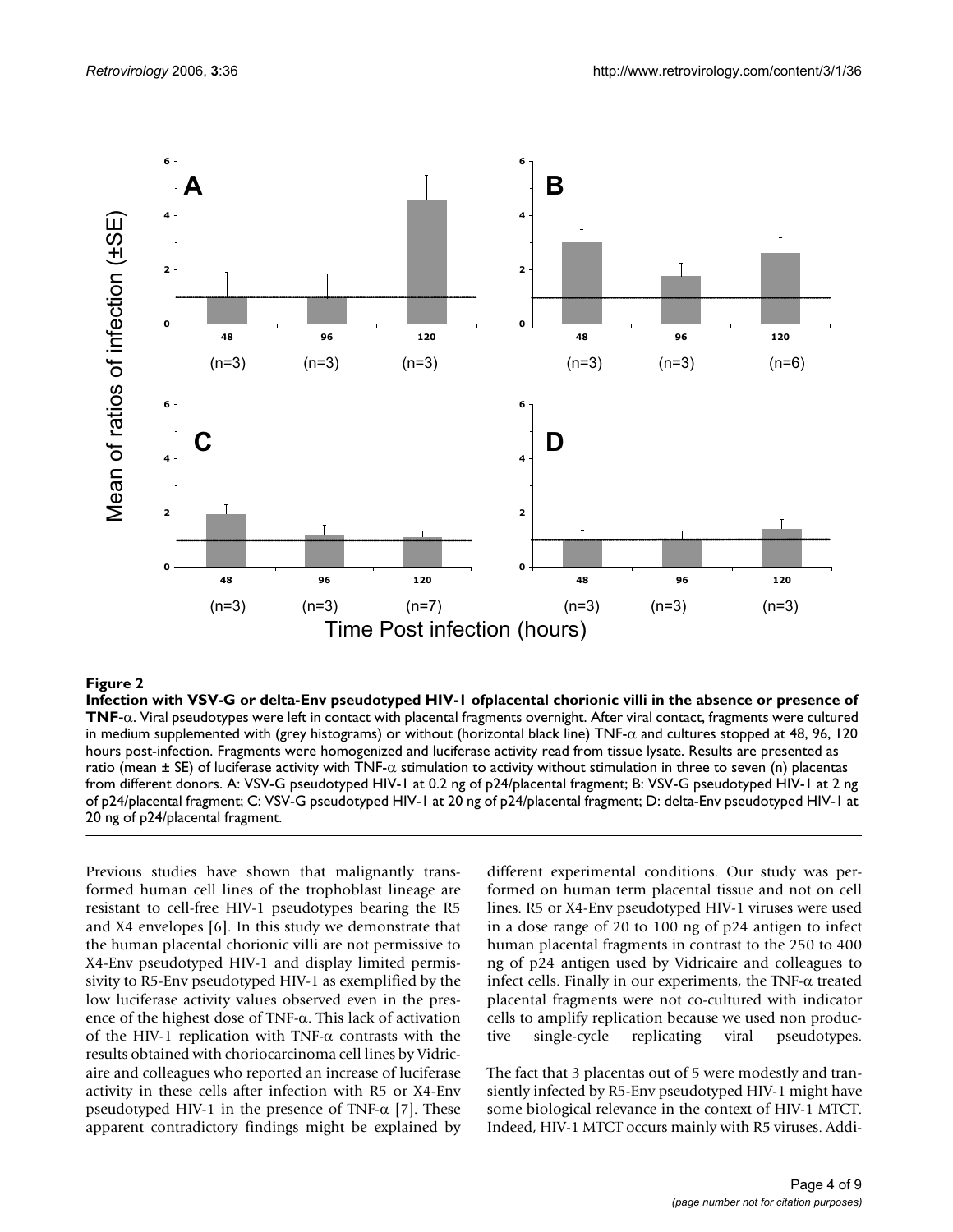

#### Infection with R5 or X4 envelope pseudotyped HIV-1 of pl **Figure 3** acental chorionic villi in the absence or presence of TNF-α

**Infection with R5 or X4 envelope pseudotyped HIV-1 of placental chorionic villi in the absence or presence of TNF-**α. Viral pseudotypes were left in contact with placental fragments overnight. After viral contact, fragments were cultured in medium supplemented with (grey histograms) or without (horizontal black line) TNF-α and cultures stopped at 120, 168 or 216 hours post-infection. Fragments were homogenised and luciferase activity read from tissue lysate. Results are presented as ratio (mean  $\pm$  SE) of luciferase activity with TNF- $\alpha$  stimulation to activity without stimulation in three to seven (n) placentas from different donors. A: R5 (Ba-L) pseudotyped HIV-1 at 20 ng of p24/placental fragment; B: R5 (Ba-L) pseudotyped HIV-1 at 50 ng of p24/placental fragment; C: X4 (HXB2) pseudotyped HIV-1 at 50 ng of p24/placental fragment; D: X4 (HXB2) pseudotyped HIV-1 at 100 ng of p24/placental fragment.

tionally, 5–10% of infants born to HIV infected mothers are infected *in utero* in the absence of any prophylaxis [15]. Thus, there might be a difference in the susceptibility of some placentas to cell-free R5 virus infection and transmission.

The chorionic villi are made up of several cell types such as syncytiotrophoblasts, cytotrophoblasts, Hofbauer cells and stromal cells which has been shown to express variable levels of surface CD4, CXCR4 and CCR5 [16-19]. The expression of CD4 on the surface of trophoblasts is still a matter of debate, however even if they express CD4, they do not produce detectable viral particles when infected with fully competent infectious cell-free viruses [6].

A dose dependent infection was observed with VSV-G pseudotyped HIV-1 whose replication is increased by TNF- $\alpha$ . This implies that TNF- $\alpha$  would increase viral replication in the placenta when the initial resistance to cellfree HIV-1 infection *in vivo* is bypassed, after cell-to-cell infection for example. In fact, proinflammatory cytokines such as TNF- $\alpha$  and IL-8 have been shown to increase viral replication in different cell lines, isolated primary cells or cervical explant tissue [9,5,20]. Indeed, in our study, TNF-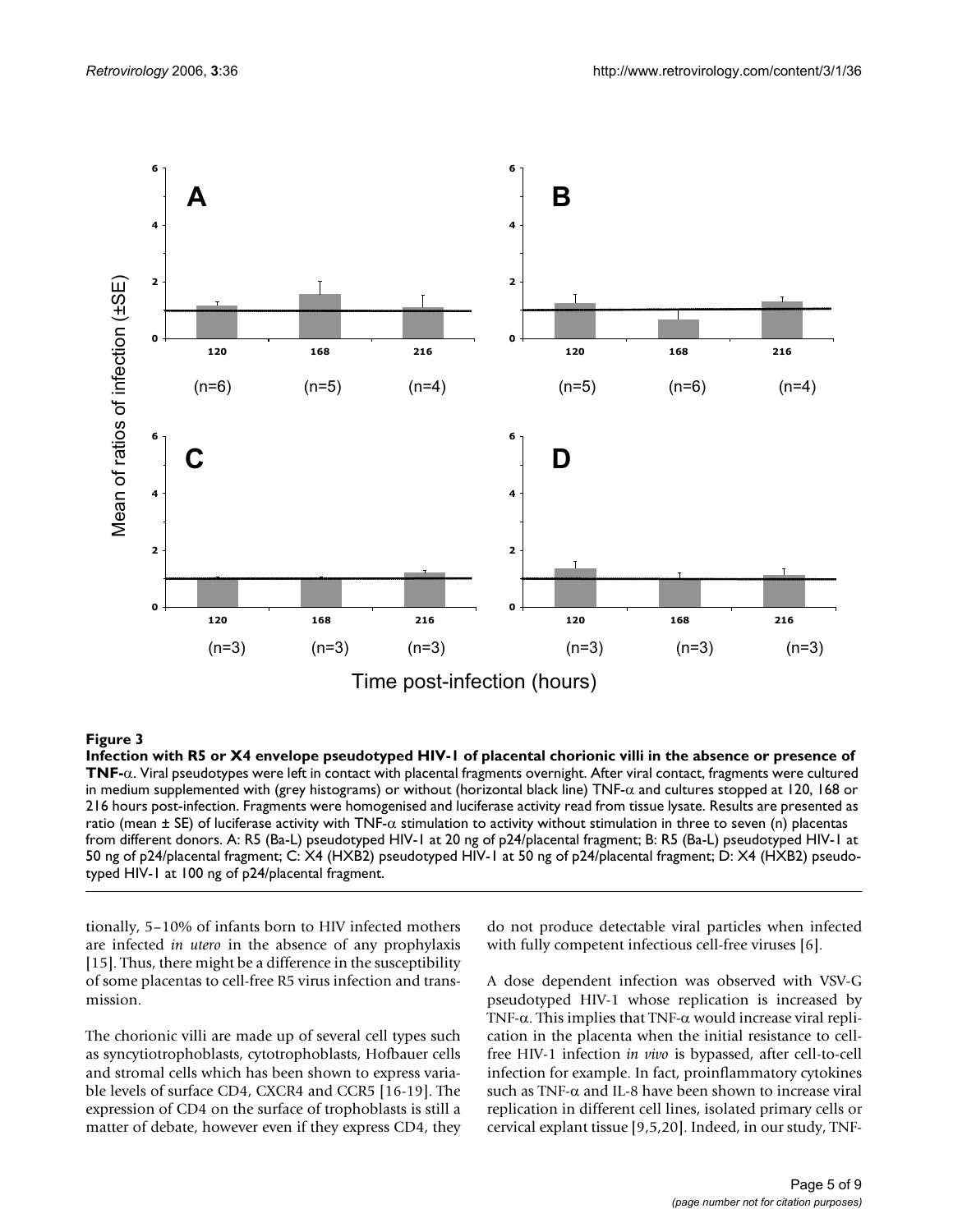

#### **Figure 4**

*Ex vivo* **bioluminescence imaging of HIV-1 infected placental chorionic villi stimulated or not with TNF-** $\alpha$ . Placental chorionic villi were placed in contact with pseudotyped HIV-1 overnight. After the addition of luciferine for 4 h at 37°C, the tissues were analysed with the Xenogen system. Infection of chorionic villi with 2 ng of p24/fragment of VSV-G pseudotyped HIV-1 in the absence (well 1) or presence of 5 ng/ml of TNF- $\alpha$  (well 3). Infection of chorionic villi with 20 ng of p24/fragment of delta-Env pseudotyped HIV-1 in the absence (well 2) or presence of 5 ng/ml of TNF- $\alpha$  (well 4).

 $\alpha$  appeared to be capable of stimulating HIV-1 replication in term placental chorionic villi with the various cell subpopulations present. It should be recalled here that VSV-G pseudotyped HIV-1 are able to infect any cell type, regardless of receptor and coreceptor surface expression, due to its amphotropic nature. It has been previously described that the mechanisms by which TNF- $α$  enhance HIV-1 replication occurred via the NF-kB pathway [21]. TNF- $\alpha$  activates HIV-1 LTR-driven transcriptional activity in choriocarcinoma cell line [7] and isolated primary trophoblast cells [9]. Such a mechanism might also occur in placental chorionic villi. The fact that the TNF- $\alpha$  stimulation of HIV-1 replication is not dependent of the dose tested (5 and 50 ng/ml) is consistent with a recent finding demonstrating that the temporal profile of the NF-kB activity is invariant to a wide range of TNF- $\alpha$  doses going from 0.01 ng/ml up to 10 ng/ml [22].

It should be noted that the TNF- $\alpha$  effect is time and VSV-G pseudotyped HIV-1 concentration dependent. Hence, at 0.2 ng of p24 antigen of VSV-G pseudotyped HIV-1/fragment, the increase of replication by TNF- $\alpha$  is only observed at 120 h post-infection whatever the cytokine concentration. At 2 ng of p24 antigen of VSV-G pseudotyped HIV-1/fragment, the effect of TNF-α is only significant when data were analyzed globally for all the time points tested whereas at 20 ng of p24 antigen/fragment, the TNF-α effect is barely significant due to an already high basal replication without TNF- $\alpha$  (Table 1).

Furthermore, as shown by the Xenogen system (Figure 4), not all the placental fragments from the same experimental wells were infected with VSV-G-pseudotyped HIV-1 to detectable levels even in the presence of TNF-α. This suggests that the susceptibility to infection is not homogeneous for all the chorionic villi from a given placenta and thus explains the high variability observed between placentas. However, we cannot exclude that this non homogeneous infection is also due to the non saturating dose of pseudotypes used for this experiment. This result might also explain why there was no detectable stimulation of luciferase activity in the presence of TNF-α with the R5- Env pseudotyped HIV-1 while there was a modest and transient infection.

Altogether, these results highlight the subtle equilibrium between the viral load, the timing of cytokine expression and the regulation of viral replication within the placenta that might ultimately influence HIV-1 MTCT.

The demonstration that TNF-α could enhance HIV-1 replication in the placental tissue is important, since a shift in cytokine production towards a proinflammatory profile (notably TNF-α) has been associated with *Plasmodium falciparum* placental infections. [23,24,13]. This is of particular public health concern in regions of the world where HIV-1 and malaria are both endemic. Malaria has been shown to reach peak transmission periods during the raining seasons [25]. In an earlier work, a peak in HIV-1 MTCT was reported three months after the peaks of the rains in Cameroon [26], suggesting that the observed increase in HIV-1 MTCT could have been due to an increase of TNF- $\alpha$  in the placental environment as a result of malaria. The present study showing an increase of HIV-1 replication by TNF- $\alpha$  within the placental tissue supports this hypothesis. However direct evidence are still required before we can conclude that placental malaria is linked with an increase transmission of HIV-1 from mother-to-child via an increase of placental proinflammatory cytokines. As discussed in a recent review, several published studies show no, little or significant association of malaria with HIV-1 MTCT [27]. Some studies done on cohorts of pregnant women found no correlation between placental malaria and *in utero* HIV-1 MTCT [28]. Others studies have demonstrated that the effects of malaria on HIV-1 MTCT depends on placental malaria parasitemia [29].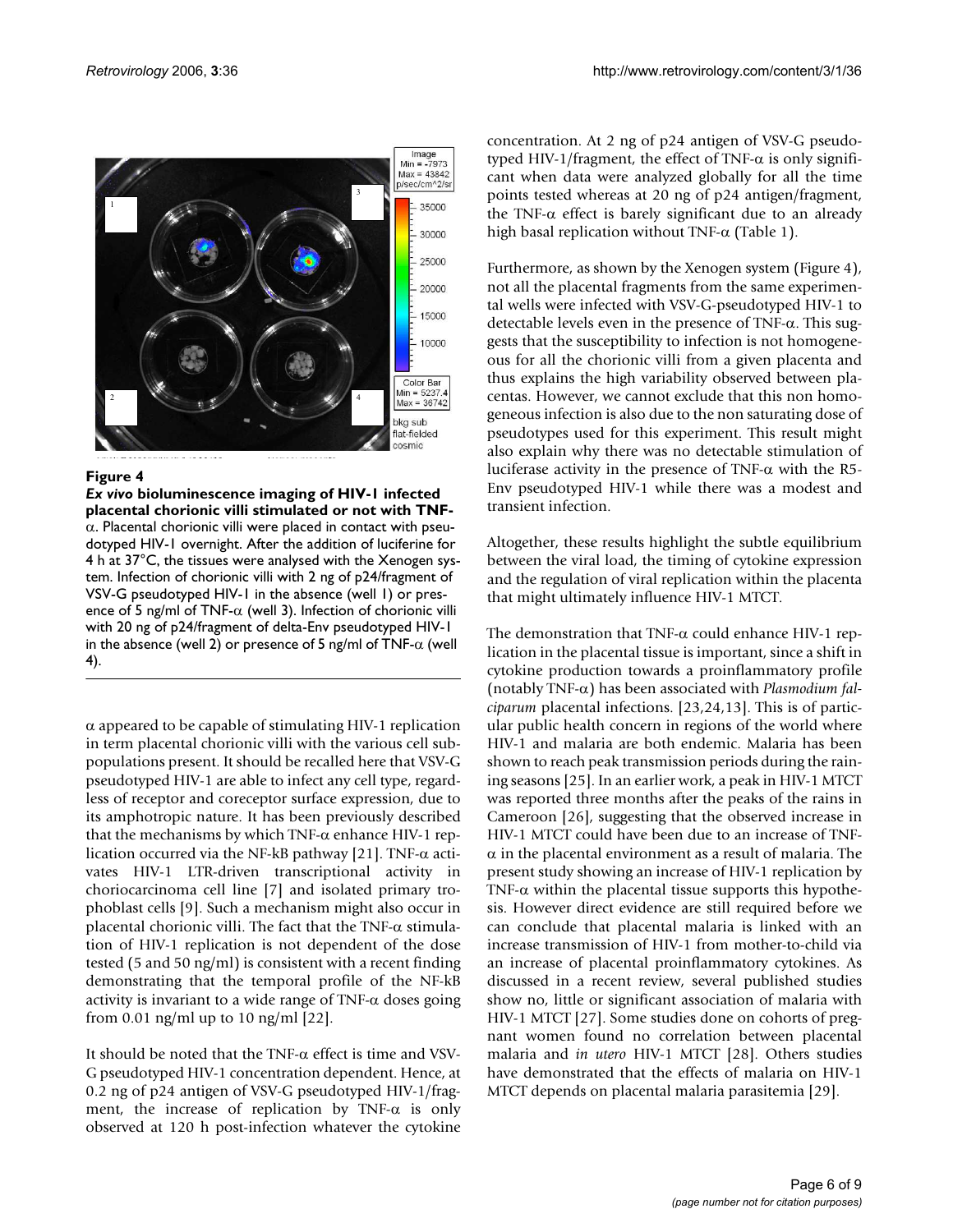### **Conclusion**

In summary, data presented here show, by using a singlecycle replication system, that TNF-α enhances HIV-1 replication in chorionic villi of the human placental tissue once viral entry is overcome, as seen with the VSV-G pseudotyped HIV-1. This implies that *in vivo* TNF-α would increase viral replication in the placenta when the initial resistance to cell-free HIV-1 infection is bypassed, after cell-to-cell infection for example. Altogether, these results highlight the subtle equilibrium within the placental environment between the viral load, the timing of proinflammatory cytokine expression and the regulation of viral replication that might ultimately influence HIV-1 MTCT.

### **Methods**

#### *Placenta collection and preparation*

Term placentas from HIV-1 negative women were collected in accordance with French ethical guidelines after programmed caesarean section at the Antoine Béclère (Clamart, France) and Robert Debré (Paris, France) hospitals. Placentas were processed within 2 to 3 hours following collection to isolate chorionic villi. After extensive washes with normal medium (RPMI-1640 supplemented with 10% heat-inactivated fetal calf serum (FCS), 1% L-Glutamine and 1% Penicillin/Streptomycin), each placenta was cut to obtain several villi blocks of 2 to 3 mm. Blocks were then distributed in 12-well plates, nine villi blocks per well, and in triplicate wells. For each placenta, 63 to 144 blocks were prepared.

#### *Viral pseudotype preparation and infection of placental fragments*

Luciferase reporter viruses were prepared as previously described [6], by co-transfecting 293T cells with the NL4- 3 luciferase virus backbone (pNL-Luc E-R-) and VSV-G or HIV-1 R5 (Ba-L) or X4 (HXB2) env plasmids, with the aid of SuperFect (Qiagen, France). Each pseudotype preparation was tested for effective infection at different concentrations on HeLa P4P. Briefly,  $10<sup>4</sup>$  cells/well/100 µl were seeded in 96 flat-bottomed well plates. Infections were performed 24 hours later. Cells were lysed 72 hours post infection with 100 µl of lysis buffer (Promega, Madison, WI, USA). 100 µl of commercially available luciferase substrate (Promega) were added to 20 µl of each lysate and then luciferase activity read with a luminometer (Lumat LB 9501, Berthold) as relative light units (RLU) per minute.

Different concentrations of the various viral pseudotypes in histoculture medium (RPMI 1640 supplemented with 1% Penicillin/Streptomycin, 1% L-Glutamine, 15% FCS, 0.1% gentamycin, 1% Fungizone, 1% non-essential amino acids, 1% sodium pyruvate -all from Gibco BRL Ltd, Paisley, Scotland, UK) were left in contact with the placental fragments in triplicate wells. Each set of triplicate placental wells contained one of the following pseudotype doses: 0.2 ng, 2 ng and 20 ng of p24 antigen/ fragment of VSV-G-pseudotyped HIV-1, 20 ng and 50 ng of p24 antigen/fragment of R5-Env pseudotyped HIV-1 (Ba-L), 50 ng and l00 ng of p24 antigen/fragment of X4- Env pseudotyped HIV-1 (HXB2) and 20 ng of p24 antigen of the envelope deficient pseudotype (delta-Env pseudotyped HIV-1) used as a negative control for infection. All contacts were left overnight at 37°C in a 5% CO2 incubator.

#### *Placental histocultures and TNF-*α *stimulation*

After overnight contact, the nine villi blocks from each well were transferred into 70 µm nylon cell strainers (BD Bioscience, Belgium) and rinsed three times in PBS (Gibco BRL Ltd, Paisley, Scotland, UK). As previously described [14], the villi blocks from each set of triplicate wells were then placed on collagen sponge gels (Pharmacia & Upjohn company, Germany) inside three different wells soaked in one case with 3 ml of plain histoculture medium and in the two other wells soaked in 3 ml of histoculture medium containing recombinant human TNF-α (R&D systems, Deutschland) in final concentrations of 5 and 50 ng/ml respectively.

#### *Luciferase activity quantification by luminometer or by* **ex vivo** *imaging system*

Histocultures in the presence or absence of recombinant human TNF-α were stopped after 48, 96, 120, 168 or 216 hours post-infection. All nine fragments on each sponge were pooled inside a 14 ml round bottom tube containing 500 µl of lysis buffer (Promega, Madison USA) and homogenised with a homogeniser (Ultraturax, X620 CAT M-Zipperer GmbH, Germany). 100 µl of lysed tissue supernatants was mixed with 100 µl of commercially available substrate (Dual-Luciferase Reporter Assay System, Promega, Madison, USA) and then luciferase activity read with a luminometer (Lumat LB 9501, Berthold) as relative light units (RLU) per minute. For each type of pseudotype (VSV-G, Ba-L, HXB2 or negative control), the different doses of pseudotype and 3 to 4 different durations of histoculture were studied on the same placenta, all without and with the two doses of TNF- $\alpha$ .

We adapted a complementary *ex vivo* imaging system, (Xenogen IVIS100 and data analyzed by the Living Image Software, Xenogen Corp., Alameda, CA, USA), to visualize and measure the effect of TNF-α on HIV-1 replication in the placenta. Placental fragments were left overnight in contact with 2 ng of p24 antigen/fragment of VSV-G pseudotyped HIV-1 or 20 ng of p24 antigen/fragment of delta-Env pseudotyped HIV-1, then placed on collagen sponges with 0 or 5 ng/ml of TNF- $\alpha$  for 120 hours. The fragments were then collected and placed in contact with  $1 \mu M$  luciferine (Promega) for 4 hours at 37°C, then the biolumi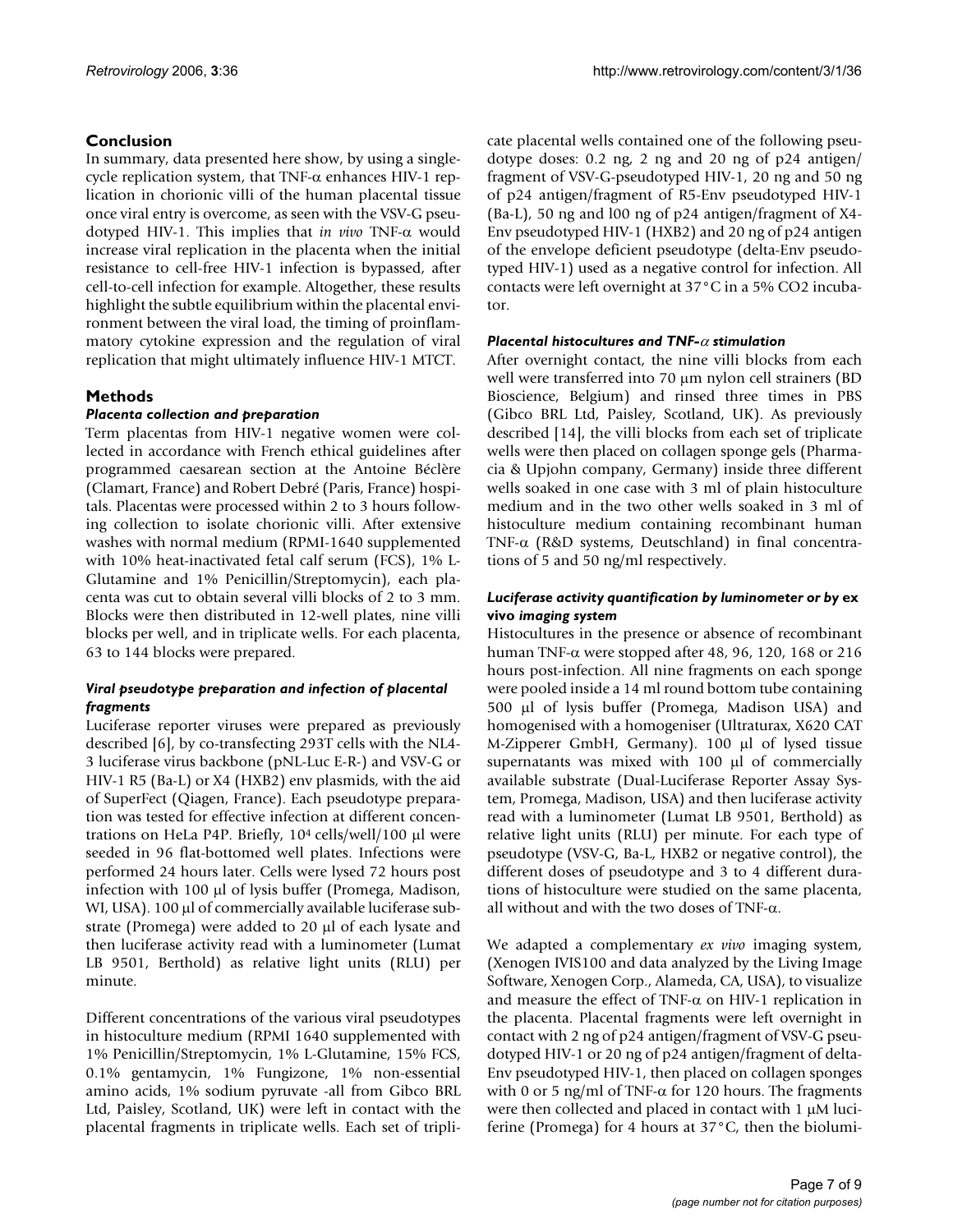nescence of placental fragments was detected in the Xenogen system and the photons per second from a constant region of interest (ROI) were summed.

#### *Statistical analysis*

For each experimental condition, type and dose of pseudotype and duration of histoculture, luciferase activity was measured without and with 5 or 50 ng/ml of TNF- $\alpha$ on three to seven different placentas from different donors. Results of the luciferase activity without TNF- $\alpha$ stimulation are presented globally as mean  $\pm$  se. To take into account the fact that the activities without and with stimulation were evaluated on the same placentas, the effect of each dose of pseudotype was expressed as the ratio of the activity with each dose of  $TNF-\alpha$  to the activity without TNF- $\alpha$  in the same experimental condition, noted ratio of infection, R. Then, for each type and dose of pseudotype, these ratios were analysed through analysis of variance using a factorial design including 2 factors, TNF- $\alpha$ dose (5 or 50 ng/ml) and duration of histoculture (either 48, 96, 120 hours, or 120, 168, 216 hours), and 3 to 4 replicates of placentas. For the duration of histoculture of 120 and 168 hours, 5 to 7 replicates were available for some type of pseudotype. First, it was tested if TNF-α dose effect varied with the duration of histoculture (interaction between TNF- $\alpha$  dose and duration of histoculture). Second, if no interaction was evidenced, the homogeneity of TNF-α effect across doses was tested independently of the duration of histoculture, whereas, in presence of interaction, the homogeneity of TNF-α effect across doses was tested for each duration of histoculture. Finally, the TNF- $\alpha$  dose effect was tested, either globally if homogeneity was evidenced or for each dose otherwise, by comparing the mean of the corresponding ratios to 1, using the residual error derived from the analysis of variance. The TNF-α dose effect was expressed as the mean of the corresponding ratios (mR) and its standard error (mR  $\pm$  SE). Therefore a mR of 4.0 for a given dose of TNF- $\alpha$  means that the luciferase activity was multiplied on an average by 4 after stimulation when compared to no stimulation.

#### **Competing interests**

The author(s) declare that they have no competing interests.

#### **Authors' contributions**

AKWK has conceived and performed all the histoculture experiments and drafted the manuscript. JYM participated in the design of the study and performed the statistical analysis. MAN contributed to the experiments with the Xenogen system. SBB has optimized the conditions to produce the different viral pseudotypes and has titrated them. FBS contributed to the design of the study and discussion of the results. AA contributed to all the steps of the study and helped to draft the manuscript. EM conceived the study and participated in its design and coordination and to draft the manuscript.

#### **Acknowledgements**

We would like to thank Pierre Versmisse for his technical help.

This work was supported by the Centre Pasteur du Cameroun, Institut Pasteur and INSERM, Paris.

AKWK has a fellowship from the French Ministry of Cooperation, SCAC, Yaoundé, Cameroon and AA from SIDACTION, France.

#### **References**

- 1. Chouquet C, Burgard M, Richardson S, Rouzioux C, Costagliola D: **[Timing of mother-to- child HIV-1 transmission and diagnosis](http://www.ncbi.nlm.nih.gov/entrez/query.fcgi?cmd=Retrieve&db=PubMed&dopt=Abstract&list_uids=9233467) of infection based on polymerase chain reaction in the neo[natal period by a non-parametric method.](http://www.ncbi.nlm.nih.gov/entrez/query.fcgi?cmd=Retrieve&db=PubMed&dopt=Abstract&list_uids=9233467)** *Aids* 1997, **11(9):**1183-1184.
- 2. Douglas GC, Fry GN, Thirkill T, Holmes E, Hakim H, Jennings M, King BF: **[Cell- mediated infection of human placental trophoblast](http://www.ncbi.nlm.nih.gov/entrez/query.fcgi?cmd=Retrieve&db=PubMed&dopt=Abstract&list_uids=1742080) [with HIV in vitro.](http://www.ncbi.nlm.nih.gov/entrez/query.fcgi?cmd=Retrieve&db=PubMed&dopt=Abstract&list_uids=1742080)** *AIDS Res Hum Retroviruses* 1991, **7(9):**735-740.
- 3. Arias RA, Munoz LD, Munoz-Fernandez MA: **[Transmission of HIV-](http://www.ncbi.nlm.nih.gov/entrez/query.fcgi?cmd=Retrieve&db=PubMed&dopt=Abstract&list_uids=12667796)[1 infection between trophoblast placental cells and T-cells](http://www.ncbi.nlm.nih.gov/entrez/query.fcgi?cmd=Retrieve&db=PubMed&dopt=Abstract&list_uids=12667796) [take place via an LFA-1-mediated cell to cell contact.](http://www.ncbi.nlm.nih.gov/entrez/query.fcgi?cmd=Retrieve&db=PubMed&dopt=Abstract&list_uids=12667796)** *Virology* 2003, **307(2):**266-277.
- 4. Lagaye S, Derrien M, Menu E, Coito C, Tresoldi E, Mauclere P, Scarlatti G, Chaouat G, Barre-Sinoussi F, Bomsel M: **[Cell-to-cell contact](http://www.ncbi.nlm.nih.gov/entrez/query.fcgi?cmd=Retrieve&db=PubMed&dopt=Abstract&list_uids=11312350) results in a selective translocation of maternal human immu[nodeficiency virus type 1 quasispecies across a trophoblastic](http://www.ncbi.nlm.nih.gov/entrez/query.fcgi?cmd=Retrieve&db=PubMed&dopt=Abstract&list_uids=11312350) [barrier by both transcytosis and infection.](http://www.ncbi.nlm.nih.gov/entrez/query.fcgi?cmd=Retrieve&db=PubMed&dopt=Abstract&list_uids=11312350)** *J Virol* 2001, **75(10):**4780-4791.
- 5. Derrien M, Faye A, Dolcini G, Chaouat G, Barre-Sinoussi F, Menu E: **[Impact of the placental cytokine-chemokine balance on reg](http://www.ncbi.nlm.nih.gov/entrez/query.fcgi?cmd=Retrieve&db=PubMed&dopt=Abstract&list_uids=16160157)ulation of cell-cell contact-induced human immunodeficiency virus type 1 translocation across a trophoblastic [barrier in vitro.](http://www.ncbi.nlm.nih.gov/entrez/query.fcgi?cmd=Retrieve&db=PubMed&dopt=Abstract&list_uids=16160157)** *J Virol* 2005, **79(19):**12304-12310.
- 6. Dolcini G, Derrien M, Chaouat G, Barre-Sinoussi F, Menu E: **[Cell](http://www.ncbi.nlm.nih.gov/entrez/query.fcgi?cmd=Retrieve&db=PubMed&dopt=Abstract&list_uids=14585217)free HIV type 1 infection is restricted in the human trophob[last choriocarcinoma BeWo cell line, even with expression](http://www.ncbi.nlm.nih.gov/entrez/query.fcgi?cmd=Retrieve&db=PubMed&dopt=Abstract&list_uids=14585217) [of CD4, CXCR4 and CCR5.](http://www.ncbi.nlm.nih.gov/entrez/query.fcgi?cmd=Retrieve&db=PubMed&dopt=Abstract&list_uids=14585217)** *AIDS Res Hum Retroviruses* 2003, **19(10):**857-864.
- 7. Vidricaire G, Tardif MR, Tremblay MJ: **[The low viral production in](http://www.ncbi.nlm.nih.gov/entrez/query.fcgi?cmd=Retrieve&db=PubMed&dopt=Abstract&list_uids=12604606) trophoblastic cells is due to a high endocytic internalization [of the human immunodeficiency virus type 1 and can be](http://www.ncbi.nlm.nih.gov/entrez/query.fcgi?cmd=Retrieve&db=PubMed&dopt=Abstract&list_uids=12604606) overcome by the pro-inflammatory cytokines tumor necro[sis factor-alpha and interleukin-1.](http://www.ncbi.nlm.nih.gov/entrez/query.fcgi?cmd=Retrieve&db=PubMed&dopt=Abstract&list_uids=12604606)** *J Biol Chem* 2003, **278(18):**15832-15841.
- 8. Vidricaire G, Tremblay MJ: **[Rab5 and Rab7, but not ARF6, gov](http://www.ncbi.nlm.nih.gov/entrez/query.fcgi?cmd=Retrieve&db=PubMed&dopt=Abstract&list_uids=16272306)[ern the early events of HIV-1 infection in polarized human](http://www.ncbi.nlm.nih.gov/entrez/query.fcgi?cmd=Retrieve&db=PubMed&dopt=Abstract&list_uids=16272306) [placental cells.](http://www.ncbi.nlm.nih.gov/entrez/query.fcgi?cmd=Retrieve&db=PubMed&dopt=Abstract&list_uids=16272306)** *J Immunol* 2005, **175(10):**6517-6530.
- 9. Zachar V, Fink T, Koppelhus U, Ebbesen P: **[Role of Placental](http://www.ncbi.nlm.nih.gov/entrez/query.fcgi?cmd=Retrieve&db=PubMed&dopt=Abstract&list_uids=12201906) [Cytokines in Transcriptional Modulation of HIV Type 1 in](http://www.ncbi.nlm.nih.gov/entrez/query.fcgi?cmd=Retrieve&db=PubMed&dopt=Abstract&list_uids=12201906) [the Isolated Villous Trophoblast. PG – 839-47.](http://www.ncbi.nlm.nih.gov/entrez/query.fcgi?cmd=Retrieve&db=PubMed&dopt=Abstract&list_uids=12201906)** *AIDS Res Hum Retroviruses* 2002, **18(12):**839-847.
- 10. Maury W, Potts BJ, Rabson AB: **[HIV-1 infection of first-trimester](http://www.ncbi.nlm.nih.gov/entrez/query.fcgi?cmd=Retrieve&db=PubMed&dopt=Abstract&list_uids=2477467) [and term human placental tissue: a possible mode of mater](http://www.ncbi.nlm.nih.gov/entrez/query.fcgi?cmd=Retrieve&db=PubMed&dopt=Abstract&list_uids=2477467)[nal-fetal transmission.](http://www.ncbi.nlm.nih.gov/entrez/query.fcgi?cmd=Retrieve&db=PubMed&dopt=Abstract&list_uids=2477467)** *J Infect Dis* 1989, **160(4):**583-588.
- 11. Reuben JM, Gonik B, Li S, Loo L, Turpin J: **[Induction of cytokines](http://www.ncbi.nlm.nih.gov/entrez/query.fcgi?cmd=Retrieve&db=PubMed&dopt=Abstract&list_uids=1883914) [in normal placental cells by the human immunodeficiency](http://www.ncbi.nlm.nih.gov/entrez/query.fcgi?cmd=Retrieve&db=PubMed&dopt=Abstract&list_uids=1883914) [virus.](http://www.ncbi.nlm.nih.gov/entrez/query.fcgi?cmd=Retrieve&db=PubMed&dopt=Abstract&list_uids=1883914)** *Lymphokine Cytokine Res* 1991, **10(3):**195-199.
- 12. Lee BN, Ordonez N, Popek EJ, Lu JG, Helfgott A, Eriksen N, Hammill H, Kozinetz C, Doyle M, Kline M, Langston C, Shearer WT, Reuben JM: **[Inflammatory cytokine expression is correlated with the](http://www.ncbi.nlm.nih.gov/entrez/query.fcgi?cmd=Retrieve&db=PubMed&dopt=Abstract&list_uids=9094636) [level of human immunodeficiency virus \(HIV\) transcripts in](http://www.ncbi.nlm.nih.gov/entrez/query.fcgi?cmd=Retrieve&db=PubMed&dopt=Abstract&list_uids=9094636) HIV-infected placental trophoblastic cells.** J Virol 1997, **[HIV-infected placental trophoblastic cells.](http://www.ncbi.nlm.nih.gov/entrez/query.fcgi?cmd=Retrieve&db=PubMed&dopt=Abstract&list_uids=9094636) 71(5):**3628-3635.
- 13. Rogerson SJ, Brown HC, Pollina E, Abrams ET, Tadesse E, Lema VM, Molyneux ME: **[Placental tumor necrosis factor alpha but not](http://www.ncbi.nlm.nih.gov/entrez/query.fcgi?cmd=Retrieve&db=PubMed&dopt=Abstract&list_uids=12496175) [gamma interferon is associated with placental malaria and](http://www.ncbi.nlm.nih.gov/entrez/query.fcgi?cmd=Retrieve&db=PubMed&dopt=Abstract&list_uids=12496175) [low birth weight in Malawian women.](http://www.ncbi.nlm.nih.gov/entrez/query.fcgi?cmd=Retrieve&db=PubMed&dopt=Abstract&list_uids=12496175)** *Infect Immun* 2003, **71(1):**267-270.
- 14. Faye A, Pornprasert S, Dolcini G, Ave P, Taieb J, Taupin JL, Derrien M, Huerre M, Barre-Sinoussi F, Chaouat G, Menu E: **[Evaluation of](http://www.ncbi.nlm.nih.gov/entrez/query.fcgi?cmd=Retrieve&db=PubMed&dopt=Abstract&list_uids=15708128)**